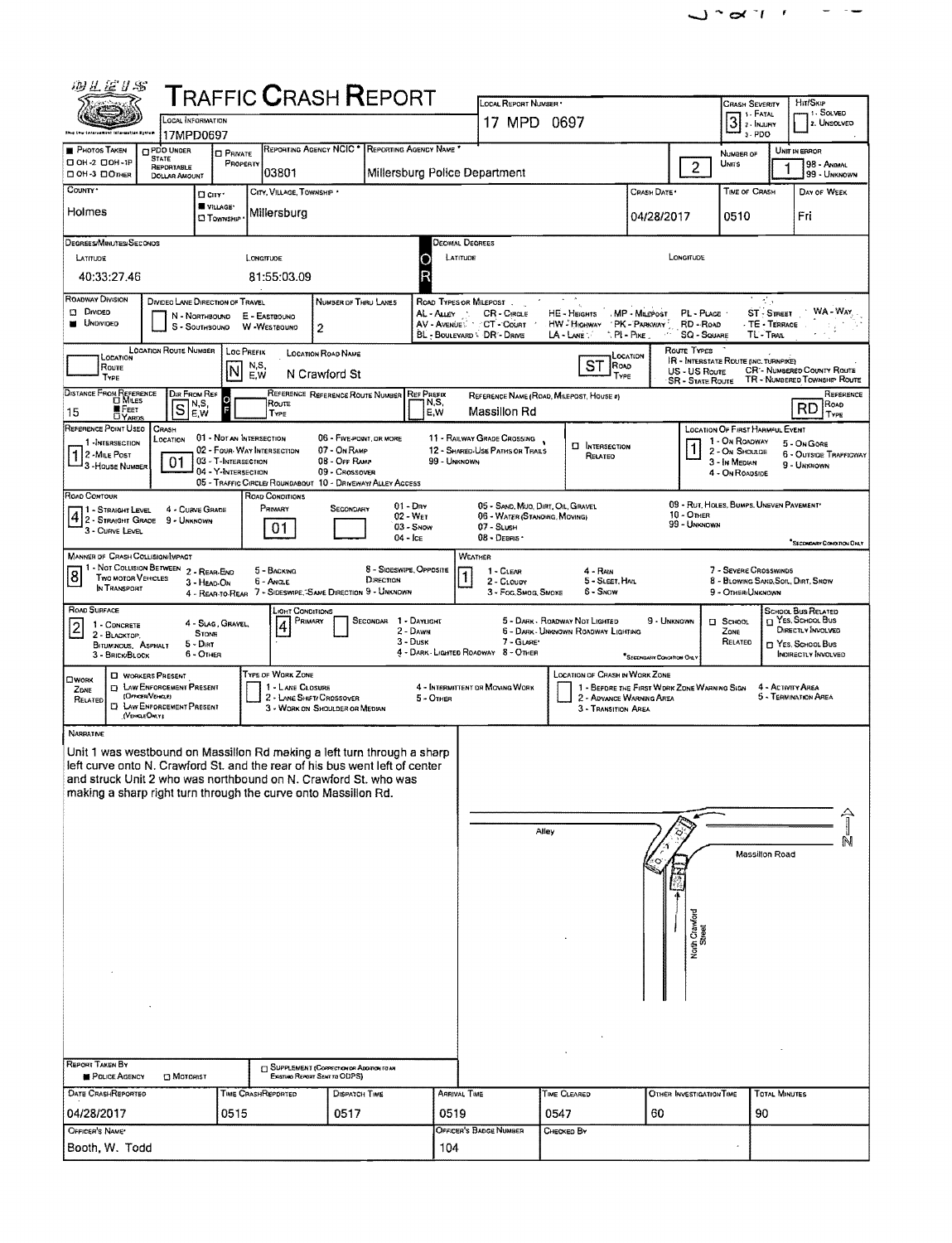|                                                                        | UNIT                                                                                    |                                                         |                                                                          |                                          |                                                                                               |                   |                                                                       |                                                               | LOCAL REPORT NUMBER                                              |                                                                                 |                                    |                                                                                                                               |  |  |  |
|------------------------------------------------------------------------|-----------------------------------------------------------------------------------------|---------------------------------------------------------|--------------------------------------------------------------------------|------------------------------------------|-----------------------------------------------------------------------------------------------|-------------------|-----------------------------------------------------------------------|---------------------------------------------------------------|------------------------------------------------------------------|---------------------------------------------------------------------------------|------------------------------------|-------------------------------------------------------------------------------------------------------------------------------|--|--|--|
|                                                                        |                                                                                         |                                                         |                                                                          |                                          |                                                                                               |                   |                                                                       |                                                               | 17 MPD 0697                                                      |                                                                                 |                                    |                                                                                                                               |  |  |  |
| UNIT NUMBER                                                            | OWNER NAME: LAST, FIRST, MIDDLE ( C SAME AS DRIVER )                                    |                                                         |                                                                          |                                          |                                                                                               |                   |                                                                       | OWNER PHONE NUMBER                                            |                                                                  | DAMAGE SCALE                                                                    |                                    | <b>DAMAGE AREA</b>                                                                                                            |  |  |  |
|                                                                        | Harvest Time Ministry,                                                                  |                                                         |                                                                          |                                          |                                                                                               |                   |                                                                       | 330-231-8050                                                  |                                                                  | FRONT<br>2<br>□                                                                 |                                    |                                                                                                                               |  |  |  |
| OWNER ADDRESS: CITY, STATE, ZIP<br>6833 CR 672, Millersburg, OH, 44654 |                                                                                         | SAME AS DRIVER )                                        |                                                                          |                                          |                                                                                               |                   |                                                                       |                                                               |                                                                  | 1 - Nove                                                                        |                                    | п                                                                                                                             |  |  |  |
| LP STATE LICENSE PLATE NUMBER                                          |                                                                                         |                                                         |                                                                          |                                          | Vehicle Identification Number                                                                 |                   |                                                                       |                                                               | # Occupants                                                      | 2 - MINOR                                                                       |                                    |                                                                                                                               |  |  |  |
| ΟН<br>PWC3114                                                          |                                                                                         |                                                         |                                                                          |                                          | 1M8PDMPA3SP046679                                                                             |                   |                                                                       |                                                               | 1                                                                | 3 - FUNCTIONAL                                                                  |                                    | o<br>□                                                                                                                        |  |  |  |
| <b>VEHICLE YEAR</b>                                                    | <b>VEHICLE MAKE</b>                                                                     |                                                         |                                                                          |                                          | <b>VEHICLE MOOEL</b>                                                                          |                   |                                                                       | VEHICLE COLOR                                                 |                                                                  |                                                                                 |                                    |                                                                                                                               |  |  |  |
| 1995                                                                   | Motor Coach Industries Inc.                                                             |                                                         |                                                                          | 102DI3 Intercity<br>SIL                  |                                                                                               |                   |                                                                       |                                                               |                                                                  | 4 - DISABLING                                                                   |                                    | ō                                                                                                                             |  |  |  |
| $P_{\text{ROOF OF}}$<br><b>INSURANCE</b><br>SHOWN                      | <b>INSURANCE COMPANY</b><br>Progressive                                                 |                                                         |                                                                          | POLICY NUMBER<br>Toweo By<br>103462869-2 |                                                                                               |                   |                                                                       |                                                               |                                                                  | 9 - UNKNOWN                                                                     |                                    | о                                                                                                                             |  |  |  |
| CARRIER NAME, ADORESS, CITY, STATE, ZIP                                |                                                                                         |                                                         |                                                                          |                                          |                                                                                               |                   |                                                                       |                                                               |                                                                  | Rear<br><b>CARRIER PHONE</b>                                                    |                                    |                                                                                                                               |  |  |  |
| Harvest Time Ministry, 6833 CR 672, Millersburg, OH, 44654             |                                                                                         |                                                         |                                                                          |                                          |                                                                                               |                   |                                                                       |                                                               |                                                                  |                                                                                 |                                    | 330-231-8050                                                                                                                  |  |  |  |
| US DOT                                                                 | VEHICLE WEIGHT GVWR/GCWR                                                                |                                                         | 1 - LESS THAN OR EQUAL TO 10K LBS                                        |                                          | CARGO BODY TYPE<br>I 01 - No Cargo Body Type/Not Applicasl 09 - Pole                          |                   |                                                                       |                                                               | <b>TRAFFICWAY DESCRIPTION</b><br>11 - Two Way, Not Divided       |                                                                                 |                                    |                                                                                                                               |  |  |  |
| HM Placard ID NO,                                                      |                                                                                         | 2 - 10,001 то 26,000к LBs<br>3 - MORE THAN 26,000K LBS. |                                                                          | 03                                       | 02 - Bus/Van (9-15 Seats, Inc Driver)<br>03 - Bus (16+ Seats, Inc Driver)                     |                   | 10 - CARGO TANK<br>11 - FLAT BEO                                      |                                                               |                                                                  |                                                                                 |                                    | 2 - Two Way, Not Divided, Continuous Left Turn Lane<br>3 - Two-WAY, DIVIDED, UNPROTECTED(PAINTED OR GRASS >4FT.) MEDIA        |  |  |  |
|                                                                        |                                                                                         |                                                         |                                                                          |                                          | 04 - VEHICLE TOWING ANOTHER VEHICLE<br>05 - Locging                                           |                   | 12 - DuмP<br>13 - CONCRETE MIXER                                      |                                                               | 5 - One-Way Trafficway                                           | 4 - T WO-WAY, DIVIDEO. POSITIVE MEDIAN BARRIER                                  |                                    |                                                                                                                               |  |  |  |
| <b>HM CLASS</b><br><b>NUMBER</b>                                       | $\Box$ Related                                                                          | HAZARDOUS MATERIAL                                      |                                                                          |                                          | 06 - INTERMODAL CONTAINER CHASIS<br>07 - CARGO VAN/ENCLOSED BOX                               |                   | 14 - Auto Transporter<br>15 - GARBAGE / REFUSE                        |                                                               | Hir / Skip Unit                                                  |                                                                                 |                                    |                                                                                                                               |  |  |  |
| NON-MOTORIST LOCATION PRIOR TO IMPACT                                  |                                                                                         |                                                         | TYPE OF USE                                                              | UNIT TYPE                                | 08 - GRAIN, CHIPS, GRAVEL                                                                     |                   | 99 - OTHER/UNKNOWN                                                    |                                                               |                                                                  |                                                                                 |                                    |                                                                                                                               |  |  |  |
|                                                                        | 01 - INTERSECTION - MARKEO CROSSWAL<br>02 - INTERSECTION - NO CROSSWALK                 |                                                         | $\overline{c}$                                                           |                                          | 22                                                                                            |                   |                                                                       |                                                               |                                                                  |                                                                                 |                                    | PASSENGER VEHICLES (LESS THAN 9 PASSENGERS MEDIMEAVY TRUCKS OR COMBO UNITS > 10X LBS BUS/VAN/LIMO(9 OR MORE INCLUDING DRIVER) |  |  |  |
|                                                                        | 03 - INTERSECTION OTHER<br>04 - MIDBLOCK - MARKEO CROSSWALK                             |                                                         | 1 - PERSONAL                                                             |                                          | 01 - Sus COMPACT<br>02 - COMPACT                                                              |                   |                                                                       |                                                               | 14 - SINGLE UNIT TRUCK; 3+ AXLES                                 |                                                                                 |                                    | 13 - SINGLE UNIT TRUCK OR VAN ZAXLE, 6 TIRES 21 - BUS/VAN (9-15 SEATS, INC DRIVER)<br>22 - BUS (16+ SEATS, INC DRIVER)        |  |  |  |
| 06 - BICYCLE LANE                                                      | 05 - TRAVEL LANE - OTHER LOCATION                                                       |                                                         | 2 - COMMERCIAL                                                           |                                          | 99 - UNKNOWN 03 - MID SIZE<br>OR HIT/SKIP<br>04 - FULL SIZE                                   |                   |                                                                       |                                                               | 15 - SINGLE UNIT TRUCK / TRAILER<br>16 - Truck/Tractor (BOBTAIL) |                                                                                 | <b>NON MOTORIST</b>                | 23 - Animal With Rider                                                                                                        |  |  |  |
| 08 - SIDEWALK                                                          | 07 - Shout DER/ROADSIDE                                                                 |                                                         | 3 - GOVERNMENT                                                           |                                          | 05 - Minivan<br>06 - SPORT UTILITY VEHICLE                                                    |                   |                                                                       | 17 - TRACTOR/SEMI-TRAILER<br>18 - Tractor/Double              |                                                                  |                                                                                 |                                    | 24 - ANIMAL WITH BUGGY, WAGON, SURREY<br>25 - BICYCLE/PEOACYCLIST                                                             |  |  |  |
|                                                                        | 09 - MEOIAN/CROSSING ISLAND<br>10 - DRIVE WAY ACCESS                                    |                                                         | IN EMERGENCY                                                             |                                          | 07 - Prckur<br>08 - VAN                                                                       |                   |                                                                       | 19 - TRACTOR/TRPLES                                           | 20 - OTHER MEDIHEAVY VEHICLE                                     |                                                                                 |                                    | 26 - PEDESTRIAN/SKATER<br>27 - OTHER NON-MOTORIST                                                                             |  |  |  |
|                                                                        | 11 - SHAREO-USE PATH OR TRAIL<br>12 - NON-TRAFFICWAY AREA                               |                                                         | RESPONSE                                                                 |                                          | 09 - MOTORCYCLE<br>10 - MOTORIZED BICYCLE                                                     |                   |                                                                       |                                                               |                                                                  |                                                                                 |                                    |                                                                                                                               |  |  |  |
| 99 - OTHER/UNKNOWN                                                     |                                                                                         |                                                         |                                                                          |                                          | 11 - SNOWMOBLE/ATV<br>12 - OTHER PASSENGER VEHICLE                                            |                   |                                                                       |                                                               | HAS HM PLACARD                                                   |                                                                                 |                                    |                                                                                                                               |  |  |  |
| SPECIAL FUNCTION 01 - NONE<br>$02 - T_A x_1$                           |                                                                                         |                                                         | 09 - AMBULANCE<br>$10 -$ Fire                                            |                                          | 17 - FARM VEHICLE<br>18 - FARM EOUPMENT                                                       |                   | Most Damaged Area<br>01 - None                                        |                                                               | $08 - L$ EFT SIDE                                                |                                                                                 | 99 - UNKNOWN                       | ACTION<br>1 - Non Contact                                                                                                     |  |  |  |
| 01                                                                     | 03 - RENTAL TRUCK (OVER 10K LBS)<br>04 - Bus - SCHOOL (PUBLIC OR PRIVATE) 12 - MILITARY |                                                         | 11 - HIGHWAY/MAINTENANCE                                                 |                                          | 19 - Мотовноме<br>20 - GOLF CART                                                              | 07                | 02 - CENTER FRONT<br>03 - RIGHT FRONT                                 |                                                               | 09 - LEFT FRONT<br>10 - Top and Windows                          |                                                                                 |                                    | 5 <br>2 - Non-Collision<br>3 - STRIKING                                                                                       |  |  |  |
|                                                                        | 05 - Bus - Transit<br>06 - Bus - Charter                                                |                                                         | 13 - POLICE<br>14 - PUBLIC UTILITY                                       |                                          | 21 - Train<br>22 - OTHER (EXPLAN IN NASPARYE)                                                 |                   | <b>IMPACT ARE 04 - RIGHT SIDE</b><br>05 - RIGHT REAR                  |                                                               | 11 - UNDERCARRIAGE<br>12 - LOAD/TRAILER                          |                                                                                 |                                    | 4 - STRUCK<br>5 - STRIKING/STRUCK                                                                                             |  |  |  |
|                                                                        | 07 - Bus - SHUTTLE<br>08 - Bus - OTHER                                                  |                                                         | 15 - OTHER GOVERNMENT<br>16 - CONSTRUCTION EOIP.                         |                                          |                                                                                               | 07                | 06 - REAR CENTER<br>07 - LEFT REAR                                    |                                                               | 13 - TOTAL (ALL AREAS)<br>14 - Отнев                             |                                                                                 |                                    | 9 - UNKNOWN                                                                                                                   |  |  |  |
| PRE-CRASH ACTIONS                                                      |                                                                                         |                                                         |                                                                          |                                          |                                                                                               |                   |                                                                       |                                                               |                                                                  |                                                                                 |                                    |                                                                                                                               |  |  |  |
| 06                                                                     | MOTORIST<br>01 - STRAIGHT AHEAD                                                         |                                                         | 07 - MAKING U-TURN                                                       |                                          | 13 - Negotiating a Curve                                                                      |                   | NON-MOTORIST                                                          |                                                               | 15 - ENTERING OR CROSSING SPECIFIED LOCATIO                      |                                                                                 |                                    | 21 - OTHER NON-MOTORIST ACTION                                                                                                |  |  |  |
|                                                                        | 02 - BACKING<br>03 - CHANGING LANES                                                     |                                                         | 08 - ENTERING TRAFFIC LANE<br>09 - LEAVING TRAFFIC LANE                  |                                          | 14 - OTHER MOTORIST ACTIO                                                                     |                   |                                                                       | 17 - WORKING                                                  | 16 - WALKING, RUNNING, JOGGING, PLAYING, CYCLING                 |                                                                                 |                                    |                                                                                                                               |  |  |  |
| 99 - UNKNOWN                                                           | 04 - OVERTAKING/PASSING<br>05 - MAKING RIGHT TURN                                       |                                                         | 10 - PARKED<br>11 - SLOWING OR STOPPED IN TRAFFIC                        |                                          |                                                                                               |                   |                                                                       | 18 - Pushing Vehicle                                          | 19 - APPROACHING OR LEAVING VEHICLE                              |                                                                                 |                                    |                                                                                                                               |  |  |  |
|                                                                        | 06 - MAKING LEFT TURN                                                                   |                                                         | 12 - DRIVERLESS                                                          |                                          |                                                                                               |                   |                                                                       | 20 - STANDING                                                 |                                                                  |                                                                                 |                                    |                                                                                                                               |  |  |  |
| <b>CONTRIBUTING CIRCUMSTANCE</b><br>Premary                            | MOTORIST                                                                                |                                                         |                                                                          |                                          |                                                                                               | NON-MOTORIST      |                                                                       |                                                               |                                                                  | <b>VEHICLE DEFECTS</b>                                                          | 01 - TURN SIGNALS                  |                                                                                                                               |  |  |  |
| 08                                                                     | 01 - NONE<br>02 - FAILURE TO YIELD                                                      |                                                         | 11 - IMPROPER BACKING                                                    |                                          | 12 - IMPROPER START FROM PARKED POSITION                                                      |                   | <b>22 - NONE</b><br>23 - IMPROPER CROSSING                            |                                                               |                                                                  |                                                                                 | 02 - HEAD LAMPS<br>03 - TAIL LAMPS |                                                                                                                               |  |  |  |
|                                                                        | 03 - Ran Red Light<br>04 - RAN Stop Sign                                                |                                                         |                                                                          |                                          | 13 - STOPPED OR PARKED LLEGALLY<br>14 - OPERATING VEHICLE IN NEGLIGENT MANNER                 |                   | 24 - Darieng<br>25 - LYING AND/OR ILLEGALLY IN ROADWAY                |                                                               |                                                                  |                                                                                 | 04 - BRAKES<br>05 - STEERING       |                                                                                                                               |  |  |  |
| <b>SECONDARY</b>                                                       | 05 - Exceeped Speed Limit<br>06 - UNSAFE SPEED<br>07 - IMPROPER TURN                    |                                                         |                                                                          |                                          | 15 - Swering to Avoid (Due to External Conditions)<br>16 - WRONG SIDE/WRONG WAY               |                   | 26 - FALURE TO YIELD RIGHT OF WAY<br>27 - Not Visible (Dark Clothing) |                                                               |                                                                  |                                                                                 | 06 - TIRE BLOWOUT                  | 07 - WORN OR SLICK TIRES                                                                                                      |  |  |  |
|                                                                        | 08 - LEFT OF CENTER<br>09 - Followed Too Closely/ACDA                                   |                                                         | 17 - FALURE TO CONTROL<br>18 - VISION OBSTRUCTION                        |                                          | 19 - OPERATING DEFECTIVE EQUIPMENT                                                            |                   | 28 - INATTENTIVE<br>29 - FAILURE TO OBEY TRAFFIC SIGNS                |                                                               |                                                                  |                                                                                 |                                    | 08 - TRAILER EQUIPMENT DEFECTIVE<br>09 - MOTOR TROUBLE                                                                        |  |  |  |
| 99 - UNKNOWN                                                           | 10 - IMPROPER LANE CHANGE<br><b>PASSING/OFF ROAD</b>                                    |                                                         |                                                                          |                                          | 20 - LOAD SHIFTING/FALLING/SPILLING<br>21 - OTHER IMPROPER ACTION                             |                   | /SIGNALS/OFFICER<br>30 - WRONG SIDE OF THE ROAD                       |                                                               |                                                                  |                                                                                 |                                    | 10 - DISABLED FROM PRIOR ACCIDENT<br>11 - OTHER DEFECTS                                                                       |  |  |  |
| <b>SEQUENCE OF EVENTS</b>                                              |                                                                                         |                                                         |                                                                          |                                          |                                                                                               |                   | 31 - OTHER NON-MOTORIST ACTION                                        |                                                               |                                                                  |                                                                                 |                                    |                                                                                                                               |  |  |  |
| 20                                                                     |                                                                                         |                                                         | 6                                                                        |                                          | <b>NON-COLLISION EVENTS</b><br>01 - OVERTURN/ROLLOVER                                         |                   | 06 - EQUIPMENT FAILURE                                                | (BLOWN TIRE, BRAKE FAILURE, ETC)                              |                                                                  | 10 - Cross Median                                                               |                                    |                                                                                                                               |  |  |  |
| FIRST                                                                  | Most <sub>1</sub>                                                                       |                                                         | 99 - Unknown                                                             |                                          | 02 - FIRE/EXPLOSION<br>03 - IMMERSION<br>04 - JACKKNIFE                                       |                   | 07 - SEPARATION OF UNITS                                              | 08 - RAN OFF ROAD RIGHT                                       |                                                                  | 11 - Cross CENTER LINE<br>OPPOSITE DIRECTION OF TRAVEL<br>12 - DOWNHILL RUNAWAY |                                    |                                                                                                                               |  |  |  |
| Harmful    <br>EVENT                                                   | Harmful    <br>EVENT                                                                    |                                                         |                                                                          |                                          | 05 - CARGO/EQUIPMENT LOSS OR SHIFT 09 - RAN OFF ROAD LEFT                                     |                   |                                                                       |                                                               |                                                                  | 13 - OTHER NON-COLLISION                                                        |                                    |                                                                                                                               |  |  |  |
| COLLISION WITH PERSON, VEHICLE OR OBJECT NOT FIXED                     |                                                                                         |                                                         |                                                                          |                                          | COLLISION WITH FIXED, OBJECT<br>25 - IMPACT ATTENUATOR/CRASH CUSHIDI83 - MEDIAN CABLE BARRIER |                   |                                                                       |                                                               |                                                                  | 41 - OTHER POST, POLE                                                           |                                    | $48 - 1$ REE                                                                                                                  |  |  |  |
| 14 - PEDESTRIAN<br>15 - PEDALCYCLE                                     |                                                                                         |                                                         | 21 - PARKEO MOTOR VEHICLE<br>22 - WORK ZONE MAINTENANCE EQUIPMENT        |                                          | 26 - BRIDGE OVERHEAD STRUCTURE<br>27 - BRIDGE PIER OR ABUTMENT                                |                   |                                                                       | 34 - MEDIAN GUARDRAIL BARRIER<br>35 - MEDIAN CONCRETE BARRIER |                                                                  | DR SUPPORT<br>42 - CULVERT                                                      |                                    | 49 - Fire Hydrant<br>50 - WORK ZONE MAINTENANCE                                                                               |  |  |  |
| 16 - RAILWAY VEHICLE (TRAIN, ENGINE)<br>17 - Animal - Farm             |                                                                                         |                                                         | 23 - STRUCK BY FALLING, SHIFTING CARGO<br>OR ANYTHING SET IN MOTION BY A |                                          | 28 - BRIOGE PARAPET<br>29 - BRIDGE RAIL                                                       |                   | 37 - TRAFFIC SIGN POST                                                | 36 - MEDIAN OTHER BARRIER                                     | 43 - Cuna<br>44 - Опсн                                           |                                                                                 |                                    | EQUIPMENT<br>51 - WALL BULONG, TUNNEL                                                                                         |  |  |  |
| 18 - ANMAL DEER<br>19 - ANMAL OTHER                                    |                                                                                         | MOTOR VEHICLE                                           | 24 - OTHER MOVABLE OBJECT                                                |                                          | 30 - GUARDRAIL FACE<br>31 - GUARDRAILEND                                                      |                   | 38 - OVERHEAD SIGN POST                                               | 39 - LIGHT/LUMINARIES SUPPORT                                 | $46 -$ FENCE                                                     | 45 - EMBANKMENT                                                                 |                                    | 52 - OTHER FIXED OBJECT                                                                                                       |  |  |  |
| 20 - MOTOR VEHICLE IN TRANSPORT                                        |                                                                                         |                                                         |                                                                          |                                          | 32 - PORTABLE BARRIER                                                                         |                   | 40 - UTILITY POLE                                                     |                                                               | 47 - MAILBOX                                                     |                                                                                 |                                    |                                                                                                                               |  |  |  |
| UNIT SPEED                                                             | POSTED SPEED                                                                            | Traffic Control                                         | 01 - No Contriols                                                        |                                          | 07 - RAILROAD CROSSBUCKS                                                                      |                   | 13 - CROSSWALK LINES                                                  | <b>FROM</b>                                                   | UNIT DIRECTION<br>Т٥                                             | 1 - North<br>2 - South                                                          |                                    | 9 - UNKNOWN<br>5 - NORTHEAST<br>6 - NORTHWEST                                                                                 |  |  |  |
| 10                                                                     | 35                                                                                      | 01                                                      | 02 - S TOP SIGN<br>03 - YIELD SIGN                                       |                                          | 08 - RAILROAD FLASHERS<br>09 - RAILROAD GATES                                                 | 15 - О тнев       | 14 - Walk/Don't Walk                                                  |                                                               | 3                                                                | $3 - EAST$<br>4 - WEST                                                          |                                    | 7 - SOUTHEAST<br>8 - SOUTHWEST                                                                                                |  |  |  |
| $\square$ Stated                                                       |                                                                                         |                                                         | 04 - TRAFFIC SIGNAL<br>05 - TRAFFIC FLASHERS                             |                                          | 10 - COSTRUCTION BARRICADE<br>11 - PERSON (FLAGGER, OFFICER                                   | 16 - Not Reported |                                                                       |                                                               |                                                                  |                                                                                 |                                    |                                                                                                                               |  |  |  |
| <b>ESTIMATED</b>                                                       |                                                                                         |                                                         | 06 - SCHOOL ZONE                                                         |                                          | 12 - PAVEMENT MARKINGS                                                                        |                   |                                                                       |                                                               |                                                                  |                                                                                 |                                    |                                                                                                                               |  |  |  |

 $\alpha$ 

l,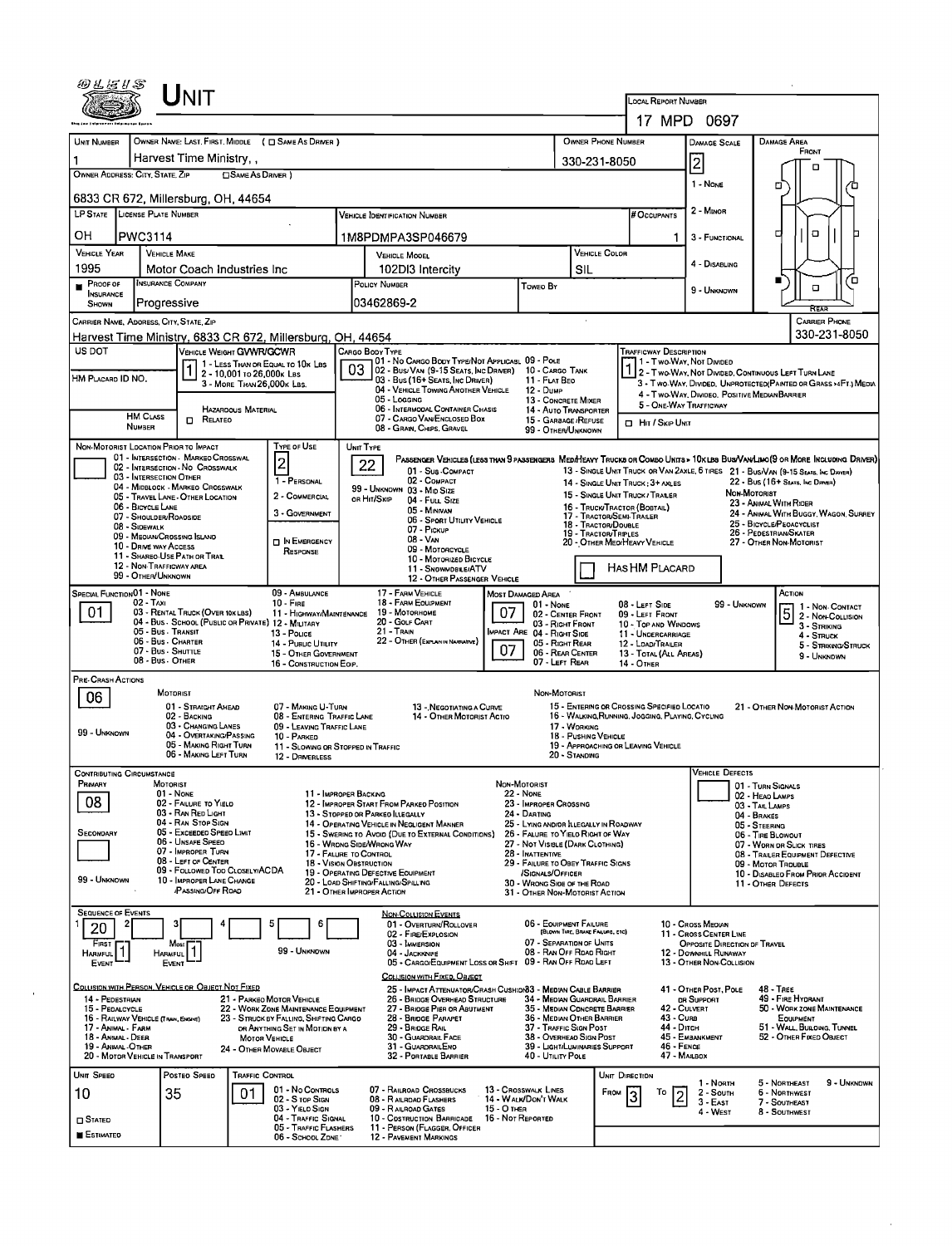| ゆせだれる<br>UNIT                                                                                                                         |                                                                                                                                          |                                                                                                                           |                                                                                                                              |  |  |  |  |  |
|---------------------------------------------------------------------------------------------------------------------------------------|------------------------------------------------------------------------------------------------------------------------------------------|---------------------------------------------------------------------------------------------------------------------------|------------------------------------------------------------------------------------------------------------------------------|--|--|--|--|--|
|                                                                                                                                       |                                                                                                                                          | LOCAL REPORT NUMBER                                                                                                       | 17 MPD 0697                                                                                                                  |  |  |  |  |  |
| OWNER NAME: LAST, FIRST, MIDDLE ( E SAME AS DRIVER )                                                                                  |                                                                                                                                          | OWNER PHONE NUMBER                                                                                                        | DAMAGE AREA<br><b>DAMAGE SCALE</b>                                                                                           |  |  |  |  |  |
| UNIT NUMBER<br>Wolfe, Roger, A<br>2                                                                                                   |                                                                                                                                          | 330-674-6164                                                                                                              | FRONT                                                                                                                        |  |  |  |  |  |
| OWNER ADDRESS: CITY, STATE, ZIP<br><b>CISAME AS DRIVER</b> )                                                                          |                                                                                                                                          |                                                                                                                           | 2<br>1 - None                                                                                                                |  |  |  |  |  |
| 2609 TR 86, Millersburg, OH, 44654                                                                                                    |                                                                                                                                          |                                                                                                                           |                                                                                                                              |  |  |  |  |  |
| LP STATE LICENSE PLATE NUMBER                                                                                                         | <b>VEHICLE IOENTIFICATION NUMBER</b>                                                                                                     | <b># Occupants</b>                                                                                                        | $2 -$ MINOR                                                                                                                  |  |  |  |  |  |
| ОН<br>DWT3553                                                                                                                         | 5TFUX4EN3FX030876                                                                                                                        | 1.                                                                                                                        | O<br>3 - FUNCTIONAL                                                                                                          |  |  |  |  |  |
| <b>VEHICLE YEAR</b><br><b>VEHICLE MAKE</b><br>2015<br>Tovota                                                                          | VEHICLE MODEL<br>Tacoma Reg Cab - RRG                                                                                                    | <b>VEHICLE COLOR</b><br>SIL                                                                                               | 4 - DISABLING                                                                                                                |  |  |  |  |  |
| <b>INSURANCE COMPANY</b><br>PROOFOF                                                                                                   | POLICY NUMBER<br>Toweo By                                                                                                                |                                                                                                                           | о<br>O<br>9 - UNKNOWN                                                                                                        |  |  |  |  |  |
| INSURANCE<br>Progressive<br>SHOWN                                                                                                     | 45761266-9                                                                                                                               |                                                                                                                           |                                                                                                                              |  |  |  |  |  |
| CARRIER NAME, ADDRESS, CITY, STATE, ZIP                                                                                               |                                                                                                                                          |                                                                                                                           | <b>CARRIER PHONE</b>                                                                                                         |  |  |  |  |  |
| US DOT<br>VEHICLE WEIGHT GVWR/GCWR                                                                                                    | CARGO BODY TYPE<br>01 - No CARGO BODY TYPE/NOT APPLICABL 09 - POLE                                                                       | <b>TRAFFICWAY DESCRIPTION</b>                                                                                             | 11 - Two-Way, Not Divided                                                                                                    |  |  |  |  |  |
| 1 - LESS THAN OR EQUAL TO 10K LBS<br>2 - 10,001 to 26,000x Las<br>HM Placard ID NO.<br>3 - MORE THAN 26,000K LBS.                     | 01<br>02 - Bus/Van (9-15 Seats, Ing Driver)<br>03 - Bus (16+ Seats, Inc Driver)<br>11 - FLAT BED                                         | 10 - CARGD TANK                                                                                                           | 2 - T WO-WAY, NOT DIVIDED, CONTINUOUS LEFT TURN LANE<br>3 - Two-WAY, Divideo, UNPROTECTED (PAINTED OF GRASS >4FT.) MEDIA     |  |  |  |  |  |
|                                                                                                                                       | 04 - VEHICLE TOWING ANOTHER VEHICLE<br>12 - Dump<br>05 - Logging                                                                         | 13 - CONCRETE MIXER<br>5 - ONE-WAY TRAFFICWAY                                                                             | 4 - Two-Way, Divided. Positive MediaNBARRIER                                                                                 |  |  |  |  |  |
| <b>HAZARDOUS MATERIAL</b><br><b>HM CLASS</b><br>$\Box$ Related<br><b>NUMBER</b>                                                       | 06 - INTERMODAL CONTAINER CHASIS<br>07 - CARGO VANIENCLOSED BOX                                                                          | 14 - AUTO TRANSPORTER<br>15 - GARBAGE / REFUSE<br><b>CI HIT / SKIP UNIT</b>                                               |                                                                                                                              |  |  |  |  |  |
| NON-MOTORIST LOCATION PRIDE TO IMPACT<br>TYPE OF USE                                                                                  | 08 - GRAIN, CHIPS, GRAVEL<br>UNIT TYPE                                                                                                   | 99 - OTHER/UNKNOWN                                                                                                        |                                                                                                                              |  |  |  |  |  |
| 01 - INTERSECTION - MARKED CROSSWAL<br>1<br>02 - INTERSECTION - NO CROSSWALK                                                          | 07                                                                                                                                       |                                                                                                                           | PASSENGER VEHICLES (LESS THAN 9 PASSENGERS MEDIMEAVY TRUCKS OR COMBO UNITS > 10KLBS BUS/VAN/LIMO(9 OR MORE INCLUDING DRIVER) |  |  |  |  |  |
| 03 - INTERSECTION OTHER<br>1 - PERSONAL<br>04 - MIDBLOCK - MARKED CROSSWALK                                                           | 01 - SUB COMPACT<br>02 - COMPACT<br>99 - UNKNOWN 03 - Mio Size                                                                           | 14 - SINGLE UNIT TRUCK; 3+ AXLES                                                                                          | 13 - SINGLE UNIT TRUCK OR VAN 2AXLE, 6 TIRES 21 - BUS/VAN (9-15 SEATS, INC DRIVER)<br>22 - Bus (16+ Seats, Inc. Driver)      |  |  |  |  |  |
| 2 - COMMERCIAL<br>05 - TRAVEL LANE - OTHER LOCATION<br>06 - BICYCLE LANE<br>3 - GOVERNMENT                                            | on Hit/Skip<br>04 - FULL SIZE<br>05 - MINIVAN                                                                                            | 15 - SINGLE UNIT TRUCK / TRAILER<br>16 - TRUCK/TRACTOR (BOBTAIL)                                                          | Non-Motorist<br>23 - ANIMAL WITH RIDER                                                                                       |  |  |  |  |  |
| 07 - SHOULDER/ROADSIDE<br>08 - SIDEWALK                                                                                               | 06 - Sport Utility Vehicle<br>07 - Pickup                                                                                                | 17 - TRACTOR/SEMI-TRALER<br>18 - TRACTOR/DOUBLE<br>19 - TRACTOR/TRIPLES                                                   | 24 - ANIMAL WITH BUGGY, WAGON, SURREY<br>25 - BICYCLE/PEDACYCLIST<br>26 - Pedestrian/Skater                                  |  |  |  |  |  |
| 09 - MEDIAN CROSSING ISLAND<br><b>IN EMERGENCY</b><br>10 - DRNE WAY ACCESS<br>RESPONSE                                                | $08 - VAN$<br>09 - MOTORCYCLE                                                                                                            | 20 - OTHER MEDIHEAVY VEHICLE                                                                                              | 27 - OTHER NON-MOTORIST                                                                                                      |  |  |  |  |  |
| 11 - SHARED-USE PATH OR TRAIL<br>12 - NON-TRAFFICWAY AREA<br>99 - OTHER/UNKNOWN                                                       | 10 - Motorized Bicycle<br>11 - SNOWMOBILEATV                                                                                             | HAS HM PLACARD                                                                                                            |                                                                                                                              |  |  |  |  |  |
| SPECIAL FUNCTION 01 - NONE<br>09 - AMBULANCE                                                                                          | 12 - OTHER PASSENGER VEHICLE<br>17 - FARM VEHICLE<br>MOST DAMAGED AREA                                                                   |                                                                                                                           | ACTION                                                                                                                       |  |  |  |  |  |
| $02 - 1$ AX<br>$10 -$ Fire<br>01<br>03 - RENTAL TRUCK (OVER 10K LBS)<br>11 - HIGHWAY/MAINTENANCE                                      | 18 - FARM EQUIPMENT<br>01 - NONE<br>02<br>19 - Мотояноме                                                                                 | O8 - LEFT SIDE<br>02 - CENTER FRONT<br>09 - LEFT FRONT                                                                    | 99 - UNKNOWN<br>1 - NON-CONTACT<br>$\overline{5}$<br>2 - Non-Collision                                                       |  |  |  |  |  |
| 04 - Bus - SCHOOL (PUBLIC OR PRIVATE) 12 - MILITARY<br>05 - Bus - Transit<br>13 - POLICE<br>06 - Bus - Charter                        | 20 - Golf Cart<br>$21 - Trans$<br>MPACT ARE 04 - RIGHT SIDE<br>22 - OTHER (EXPLANDINARRATIVE)                                            | 03 - RIGHT FRONT<br>10 - TOP AND WINDOWS<br>11 - UNDERCARRIAGE                                                            | 3 - STRIKING<br>$4 -$ Struck                                                                                                 |  |  |  |  |  |
| 14 - Public Utruty<br>07 - Bus - SHUTTLE<br>15 - OTHER GOVERNMENT<br>08 - Bus OTHER<br>16 - CONSTRUCTION EOIP,                        | 02                                                                                                                                       | 05 - RIGHT REAR<br>12 - LOAO/TRAILER<br>06 - REAR CENTER<br>13 - TOTAL (ALL AREAS)<br>07 - LEFT REAR<br><b>14 - OTHER</b> | 5 - STRIKING/STRUCK<br>9 - Unknown                                                                                           |  |  |  |  |  |
| PRE- CRASH ACTIONS                                                                                                                    |                                                                                                                                          |                                                                                                                           |                                                                                                                              |  |  |  |  |  |
| MOTORIST<br>05<br>01 - STRAIGHT AHEAD<br>07 - MAKING U-TURN                                                                           | 13 - Negotiating a Curve                                                                                                                 | NON-MOTORIST<br>15 - ENTERING OR CROSSING SPECIFIED LOCATIO                                                               | 21 - OTHER NON-MOTORIST ACTION                                                                                               |  |  |  |  |  |
| 02 - BACKING<br>08 - ENTERING TRAFFIC LANE<br>03 - CHANGING LANES<br>09 - LEAVING TRAFFIC LANE                                        | 14 - OTHER MOTORIST ACTIO                                                                                                                | 16 - WALKING, RUNNING, JOGGING, PLAYING, CYCLING<br>17 - WORKING                                                          |                                                                                                                              |  |  |  |  |  |
| 99 - UNKNOWN<br>04 - OVERTAKING/PASSING<br>10 - PARKED<br>05 - MAKING RIGHT TURN                                                      | 11 - SLOWING OR STOPPED IN TRAFFIC                                                                                                       | 18 - PUSHING VEHICLE<br>19 - APPROACHING OR LEAVING VEHICLE                                                               |                                                                                                                              |  |  |  |  |  |
| 06 - MAKING LEFT TURN<br>12 - DRIVERLESS                                                                                              |                                                                                                                                          | 20 - STANDING                                                                                                             | <b>VEHICLE DEFECTS</b>                                                                                                       |  |  |  |  |  |
| <b>CONTRIBUTING CIRCUMSTANCE</b><br>PRIMARY<br>MOTORIST<br>01 - None                                                                  | NON-MOTORIST<br>22 - NONE<br>11 - IMPROPER BACKING                                                                                       |                                                                                                                           | 01 - TURN SIGNALS                                                                                                            |  |  |  |  |  |
| 01<br>02 - FAILURE TO YIELD<br>03 - Ran Reo Light                                                                                     | 12 - IMPROPER START FROM PARKED POSITION<br>23 - IMPROPER CROSSING<br>24 - DARTING<br>13 - Stopped or Parked LLEGALLY                    |                                                                                                                           | 02 - HEAD LAMPS<br>03 - TAIL LAMPS<br>04 - BRAKES                                                                            |  |  |  |  |  |
| 04 - RAN STOP SIGN<br>05 - Exceeped Speep Limit<br>SECONDARY                                                                          | 14 - OPERATING VEHICLE IN NEGLIGENT MANNER<br>15 - Swering to Avoid (Due to External Conditions)                                         | 25 - LYING ANO/OR LLEGALLY IN ROADWAY<br>26 - FALURE TO YIELD RIGHT OF WAY                                                | 05 - STEERING<br>06 - TIRE BLOWOUT                                                                                           |  |  |  |  |  |
| 06 - UNSAFE SPEED<br>07 - IMPROPER TURN                                                                                               | 16 - WRONG SIDE/WRONG WAY<br>28 - INATTENTIVE<br>17 - FALURE TO CONTROL                                                                  | 27 - NOT VISIBLE (DARK CLOTHING)                                                                                          | 07 - WORN OR SLICK TIRES<br>08 - TRAILER EQUIPMENT DEFECTIVE                                                                 |  |  |  |  |  |
| 08 - LEFT OF CENTER<br>09 - FOLLOWED TOO CLOSELY/ACDA<br>99 - UNKNOWN                                                                 | 18 - VISION OBSTRUCTION<br>19 - OPERATING DEFECTIVE EQUIPMENT<br>/SIGNALS/OFFICER                                                        | 29 - FAILURE TO OBEY TRAFFIC SIGNS                                                                                        | 09 - MOTOR TROUBLE<br>10 - DISABLED FROM PRIOR ACCIDENT                                                                      |  |  |  |  |  |
| 10 - IMPROPER LANE CHANGE<br>/PASSING/OFF ROAD                                                                                        | 20 - LOAD SHIFTING/FALLING/SPILLING<br>21 - Отнея Імряорея Астіон                                                                        | 30 - WRONG SIDE OF THE ROAD<br>31 - OTHER NON-MOTORIST ACTION                                                             | 11 - OTHER DEFECTS                                                                                                           |  |  |  |  |  |
| <b>SEQUENCE OF EVENTS</b><br>5<br>6                                                                                                   | <b>NON-COLLISION EVENTS</b><br>01 - OVERTURN/ROLLOVER                                                                                    | 06 - EQUIPMENT FAILURE                                                                                                    | 10 - Cross Median                                                                                                            |  |  |  |  |  |
| 20<br>FIRST<br>Most                                                                                                                   | 02 - FIRE/EXPLOSION<br>03 - IMMERSION                                                                                                    | (BLOWN TIRE, BRAKE FAILURE, ETC)<br>07 - SEPARATION OF UNITS                                                              | 11 - CROSS CENTER LINE<br>OPPOSITE DIRECTION OF TRAVEL                                                                       |  |  |  |  |  |
| 99 - UNKNOWN<br><b>HARMFUL</b><br><b>HARMFUL</b><br>EVENT<br>EVENT                                                                    | 04 - JACKKNIFE<br>05 - CARGO/EOU/PMENT LOSS OR SHIFT 09 - RAN OFF ROAD LEFT                                                              | 08 - RAN OFF ROAD RIGHT                                                                                                   | 12 - DOWNHILL RUNAWAY<br>13 - OTHER NON-COLLISION                                                                            |  |  |  |  |  |
| COLLISION WITH PERSON, VEHICLE OR OBJECT NOT FIXED                                                                                    | COLUSION WITH FIXED, OBJECT                                                                                                              |                                                                                                                           |                                                                                                                              |  |  |  |  |  |
| 14 - PEOESTRIAN<br>21 - PARKED MOTOR VEHICLE<br>15 - PEDALCYCLE<br>22 - WORK ZONE MAINTENANCE EQUIPMENT                               | 25 - IMPACT ATTENUATOR/CRASH CUSHION33 - MEDIAN CABLE BARRIER<br>26 - BRIDGE OVERHEAD STRUCTURE<br>27 - BRIDGE PIER OR ABUTMENT          | 34 - MEDIAN GUARDRAIL BARRIER<br>35 - MEDIAN CONCRETE BARRIER                                                             | 41 - OTHER POST, POLE<br><b>48 - TREE</b><br>49 - FIRE HYDRANT<br>OR SUPPORT<br>42 - CULVERT<br>50 - WORK ZONE MAINTENANCE   |  |  |  |  |  |
| 23 - STRUCK BY FALLING, SHIFTING CARGO<br>16 - RAILWAY VEHICLE (TRAN, ENGINE)<br>17 - Animal - Farm<br>OR ANYTHING SET IN MOTION BY A | 28 - BROGE PARAPET<br>29 - BRIDGE RAIL                                                                                                   | 36 - MEDIAN OTHER BARRIER<br>43 - Cura<br>37 - TRAFFIC SIGN POST<br>44 - Олсн                                             | EQUIPMENT<br>51 - Wall, Bulding, Tunnel                                                                                      |  |  |  |  |  |
| 18 - ANMAL - DEER<br><b>MOTOR VEHICLE</b><br>19 - ANIMAL -OTHER<br>24 - OTHER MOVABLE OBJECT                                          | 30 - GUARDRAIL FACE<br>31 - GUARDRAILEND                                                                                                 | 38 - Overhisao Sign Post<br>39 - LIGHT/LUMINARIES SUPPORT<br>46 - FENCE                                                   | 45 - Емванкмент<br>52 - OTHER FIXED OBJECT                                                                                   |  |  |  |  |  |
| 20 - MOTOR VEHICLE IN TRANSPORT<br>TRAFFIC CONTROL<br>UNIT SPEED<br>POSTED SPEED                                                      | 32 - PORTABLE BARRIER                                                                                                                    | 40 - UTILITY POLE<br>UNIT DIRECTION                                                                                       | <b>47 - MAILBOX</b>                                                                                                          |  |  |  |  |  |
| 01 - No CONTROLS<br>20<br>35<br>01                                                                                                    | 07 - RAILROAD CROSSBUCKS<br>13 - Crosswalk Lines                                                                                         | FROM<br>To<br>3                                                                                                           | 9 - Unknown<br>1 - North<br>5 - Northeast<br>$2 -$ South<br>6 - NORTHWEST                                                    |  |  |  |  |  |
| 02 - S rop Sign<br>03 - Yield Sign<br>04 - TRAFFIC SIGNAL<br><b>CI STATED</b>                                                         | 14 - WALK/DON'T WALK<br>08 - RALADAO FLASHERS<br>09 - R ALROAD GATES<br>$15 - O$ then<br>16 - Not Reported<br>10 - COSTRUCTION BARRICADE |                                                                                                                           | $3 - EAST$<br>7 - SOUTHEAST<br>4 - West<br>8 - SOUTHWEST                                                                     |  |  |  |  |  |
| 05 - TRAFFIC FLASHERS<br><b>ESTIMATED</b><br>06 - SCHOOL ZONE                                                                         | 11 - Person (Flagger, Officer<br>12 - PAVEMENT MARKINGS                                                                                  |                                                                                                                           |                                                                                                                              |  |  |  |  |  |

 $\hat{\mathcal{A}}$